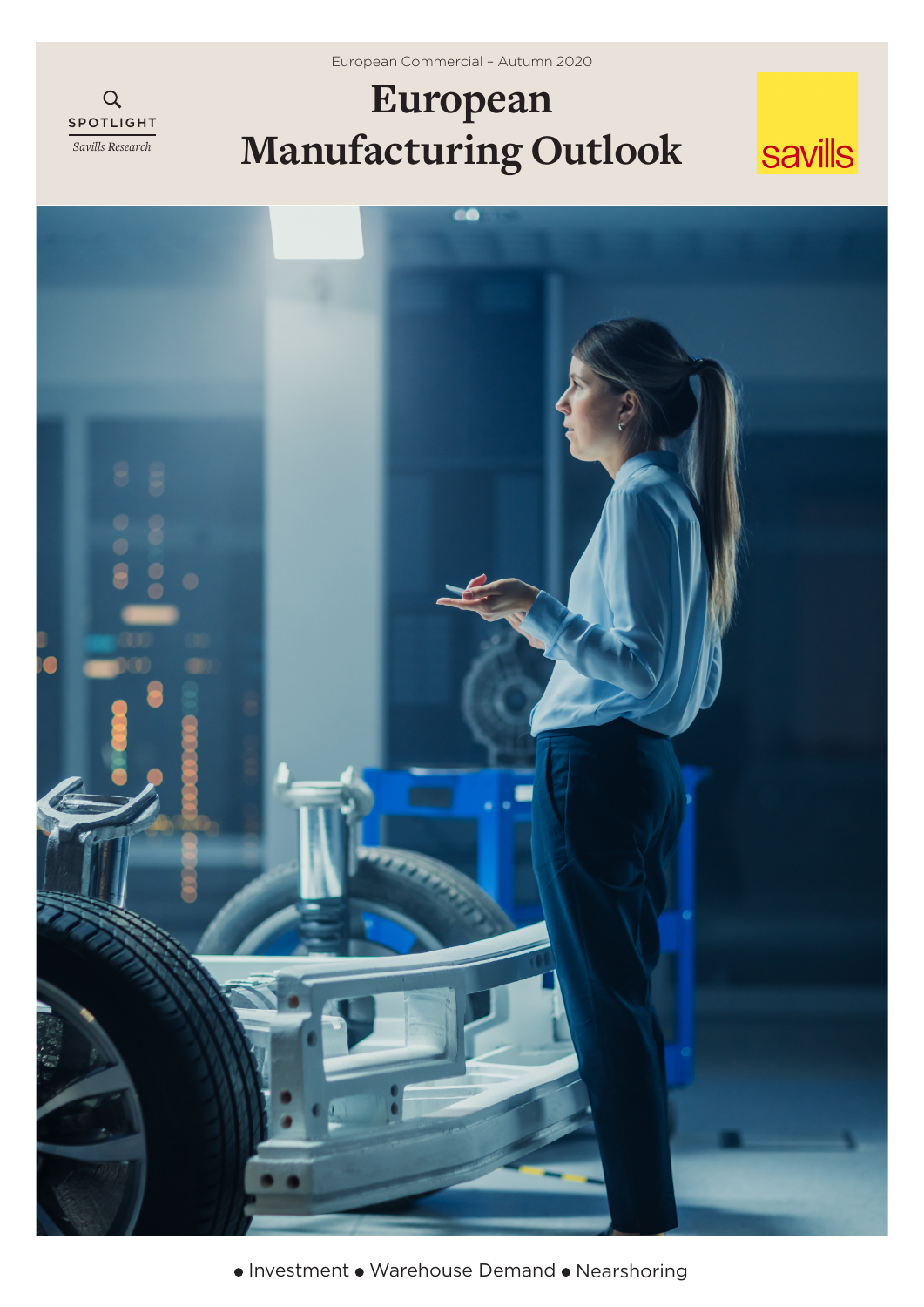## **Manufacturing output returns to growth**

#### **Economic Overview-**

COVID-19 has created mass disruption to global supply chains during 2020. Early disruption during lockdown included shipping vessels being stranded at sea, unable to enter Chinese ports, although most of the European port authorities remained fully operational during this time. Nevertheless, this had a huge knock-on impact on product availability in Europe, as consumers stockpiled on necessity goods and held off on discretionary spend during the March/ April lockdown period, ultimately adding more pressure on the already undersupplied European logistics market.

The pace to which consumer confidence and retail sales recover will be essential. Discretionary spend is undergoing an initial positive rebound as lockdowns are gradually lifted, but the extent will be influenced by the long term impact on consumer finances and real incomes, which could involve a lull in retail sales during early

2021. More evidence on how successful the furlough schemes have been at maintaining employment levels is likely to be revealed by the middle of 2021.

Eurozone industrial production fell by over 20% yoy during April and May 2020 and Oxford Economics subsequently forecast Eurozone manufacturing output to contract by 11% in 2020 before recovering by 8.4% in 2021. However, this is still above the 15% contraction in output recorded during the Global Financial Crisis (GFC) in 2009.

July's Eurozone Manufacturing PMI reading has since rebounded to 51.1, indicating that the sector has returned to positive monthly output growth for the first time since January 2019, as lockdown measures are lifted.

**Manufacturing investment and forecasting occupier demand**  Despite the well-documented growth of the ecommerce sector, the manufacturing

sector currently accounts for c14% of UK industrial take up. Combining the manufacturing and automotive sectors, this amounts to a quarter of occupational demand.

Savills tracks private manufacturing investment as a lead indicator of warehouse demand from the manufacturing sector. The relationship in the UK shows a strong correlation between the level of manufacturing investment and warehouse take up from the manufacturing sector (correlation coefficient 0.88, Chart 1).

### **Chart 1: UK manufacturing investment and manufacturing take up (sq ft)**

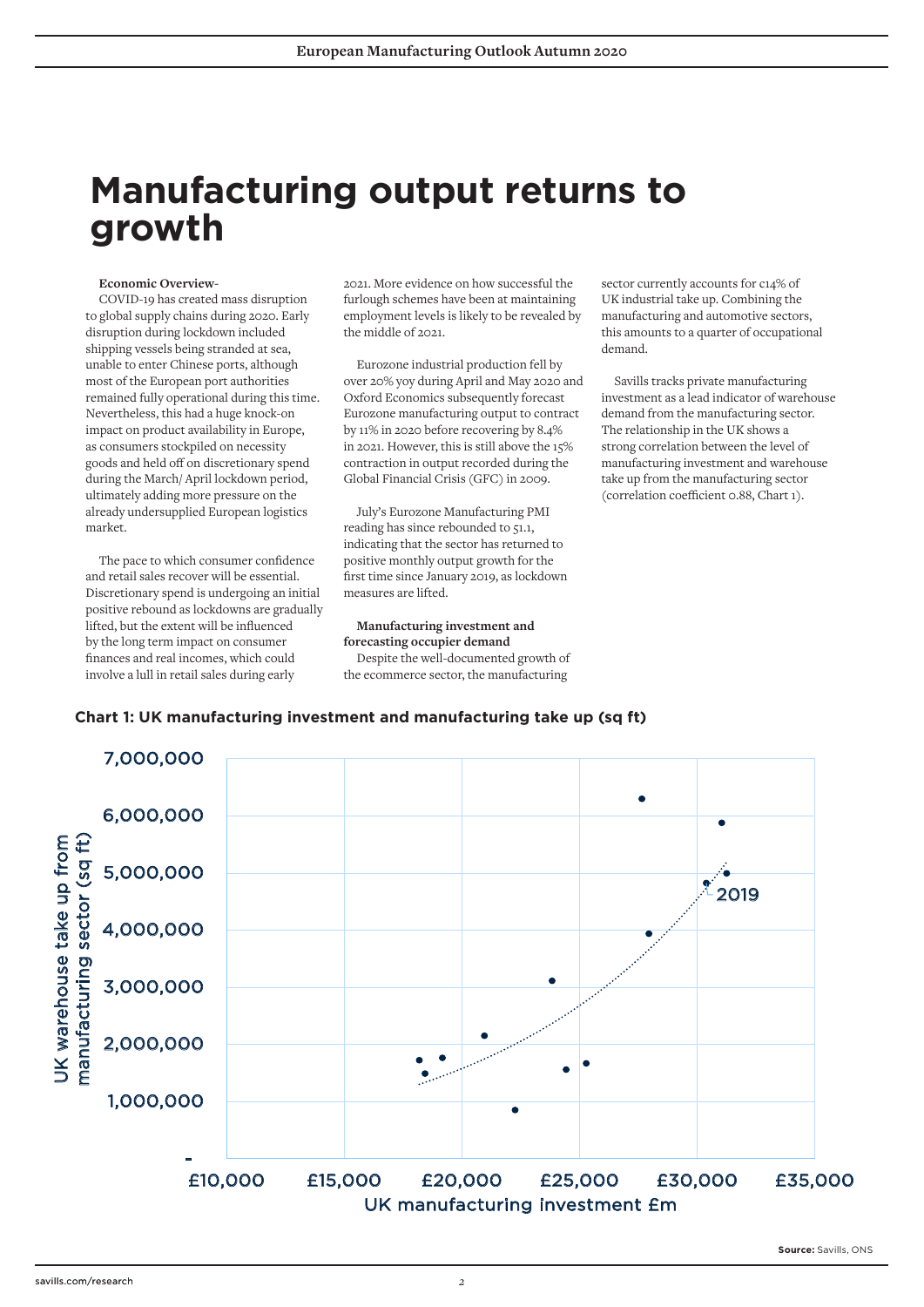## **Forecasting warehouse demand**

For every  $\epsilon$ 1bn of private manufacturing investment, this creates 18,000 sq m of new warehouse demand from the manufacturing sector.

Rather than a like-for-like relationship between a manufacturer receiving private funding and demand for space, it is important to note that private manufacturing investment creates a ripple effect for new demand from associated trading partners involved in the manufacturing supply chain. Our methodology examines how much space is required in the associated supply chain, rather than how much space is required for the initial manufacturing process. In other words, how much warehouse space is required to service the manufacturing process that is being undertaken.

Over the past five years, the UK has attracted £148bn of private manufacturing investment, creating demand for 26m sq ft (2.4m sq m) of warehouse space from the sector. This indicates that for every £1bn of private manufacturing investment, this creates new demand for 175,000 sq ft of warehouse space.

Analysing Gross Fixed Capital Formation (GFCF) as a lead indicator of private manufacturing investment, we are able to forecast future warehouse demand. Capital Economics forecast a 12% fall in GFCF during 2020, followed by a rebound of 13% in 2021, and growth of 3% in 2022, indicating additional warehouse demand of 15.5m sq ft (1.4m sq m) by end 2022 (Chart 2).

We have adopted similar methodology to forecast European manufacturing take upfor every €1bn of manufacturing investment, this creates 18,000 sq m of new warehouse demand. During 2019, EU28 GFCF reached €3.2 trillion and Capital Economics forecast this to decrease by 15% in 2020, followed by a 17% rebound in 2021, before normalising at 2% growth in 2022. Applying this growth rate to manufacturing investment volumes, this indicates an additional 11.6 million sq m of warehouse demand from the manufacturing sector across Europe by the end of 2022  $(Chart 3)$ .

If, in the short term, companies adopt nearshoring policies to insulate themselves from future supply chain disruption, it is likely that European manufacturing will increase which in turn will create a ripple effect for warehouse demand. If the forecasts from Capital Economics are just 20% higher then an additional 13.9 million sq m of traditional warehouse space will be required across Europe by 2022.







**Source**, Savills Research, Capital Economics

*N.B. Savills manufacturing take up forecast makes the following assumptions;* 

*-European manufacturing investment accounts for the same proportion of GFCF as in the UK (8.6%) - The European manufacturing sector accounts for the same proportion of logistics take up as in the UK (14%). Although this varies by country, we have observed comparable or higher proportions of take up across Central and Eastern Europe- Czech Republic (35%), Poland (14%), which would suggest that our forecasts are weighed to the* 

*downside.*

## **Chart 2: UK warehouse take up from manufacturing sector (sq ft)**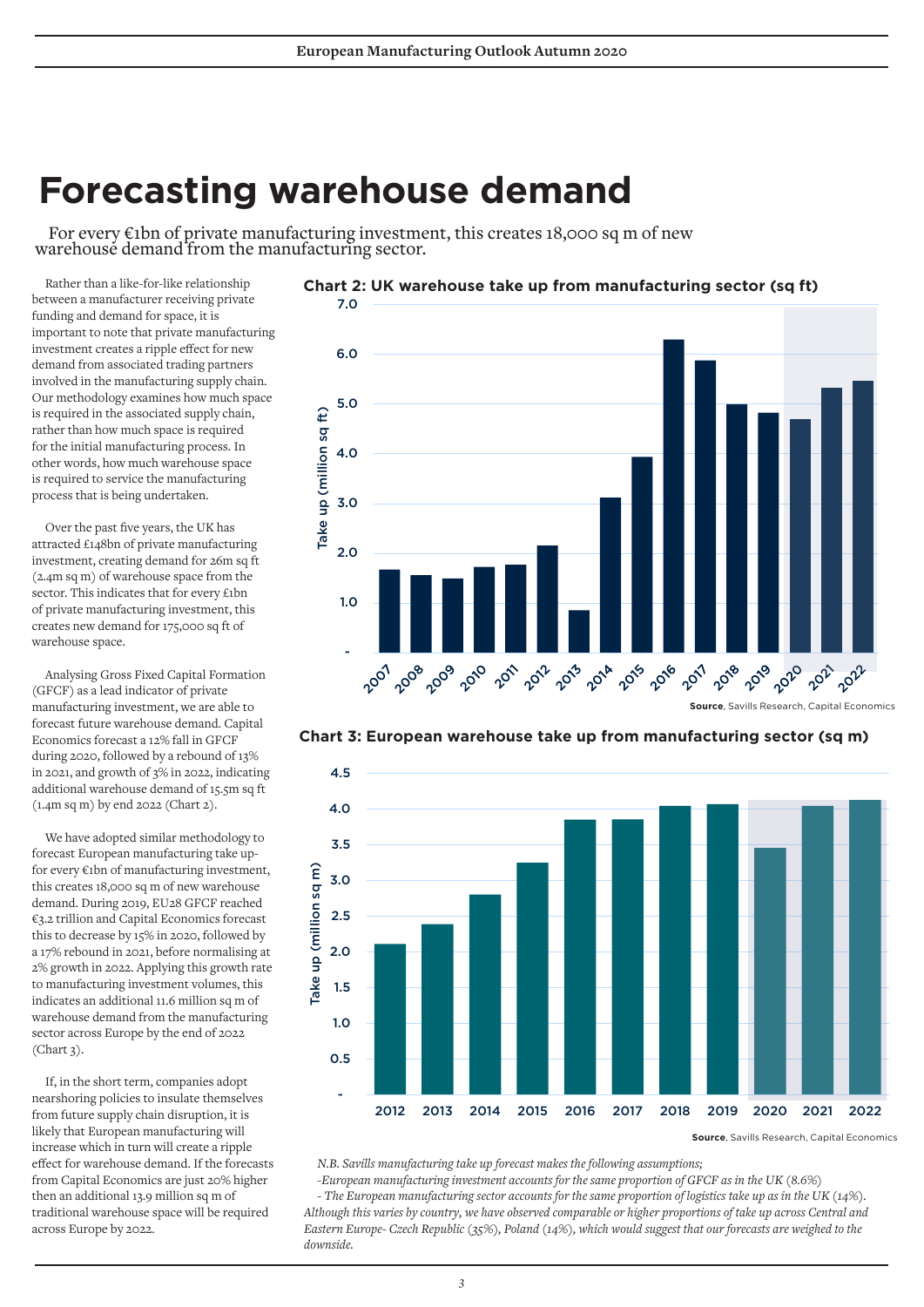# **What next for European manufacturing?**

Global demand, trade growth, automation and nearshoring will impact occupational demand from the manufacturing sector.

#### **Global Demand**

One such boost for Europe's manufacturing sector has been the fall in oil prices. As a net importer of oil and gas, lower input costs will aid Europe's manufacturers through the COVID-19 recovery. Brent Crude Oil fell from \$69 per barrel at end 2019 to its nadir of \$21 per barrel during lockdown before recovering to c\$45 per barrel. However, European exporters' economic resilience will depend more heavily on the speed of recovery of global demand.

The stagnation in global trade growth (c60% of global GDP ever since 2008) will leave some of Europe's manufacturers more cautious when investing. Growing China-US trade tensions and slowing Chinese economic growth dragged on demand levels during 2019, as Euro Area manufacturing output contracted by 1%.

#### **Transportation**

In the UK, one of the fastest growing subsectors for private manufacturing investment has been engineering and vehicles, rising by 70% over the last 10 years, and now accounts for 46% of total manufacturing investment in the UK. Although many of the car manufacturing plants were shut down and reopened in late April/ May 2020, the German government has provided temporary VAT cuts and a €6,000 purchase incentive scheme for electric vehicles in order to stimulate consumer demand. Although European Union new car sales are set to decline by 25% in 2020 as discretionary spending is reigned in, electric vehicle sales are expected to remain more resilient in the medium term, according

to the European Automobile Manufacturers Association (ACEA).

Automation of manufacturing jobs in higher labour cost markets will help to maintain manufacturers' profit margins and will spread risk against future labour market disruption. Euro Area manufacturing employment is forecast to fall by over 1.2 million workers over the next ten years although the speed of automation in this sector will of course depend on the resilience of private manufacturing investment.

#### **Savills Nearshoring Index**

Post COVID-19, a number of manufacturers are seeking to bring their supply chains closer to home. According to the Institute for Supply Management's (ISM) July survey, 20% of firms are planning or have already begun to reshore or nearshore some operations, whilst 27% will reduce headcount.

One of the challenges for Europe's manufacturers looking to nearshore is the shortage of available logistics space (Chart 4). Developers have become more risk averse and the numbers of speculative announcements is likely to be tapered throughout 2020-21. This could further intensify existing demand as retailers stockpile and online retailers expand, adding upward pressure to rents.

For manufacturers, labour isn't the only critical cost. Energy costs are a major component. Quality infrastructure, a favourable trade and regulatory environment and an existing manufacturing export base is also important. Savills have combined

these factors to compare the manufacturing nearshoring potential of countries in proximity to the major consumer markets in an era of supply chain diversification.

The countries that offer greatest nearshoring potential in Europe are concentrated in Eastern Europe, thanks to lower input costs and direct road and rail links to the major Western European consumer markets. Ukraine is first for Europe (2nd overall), thanks to very low wage costs by European standards. Already a major agricultural exporter, there is nearshoring potential in manufacturing supported by an open trade environment. Serbia (4th), another low-cost market, benefits from a strategic location that offers the easiest overland travel between Europe and Asia Minor and beyond.

The Czech Republic follows (5th), supported by excellent infrastructure, favourable input costs and an established manufacturing economy for export. A major automobile manufacturer, electronics manufacturer Foxconn also has a base in the country. In 2019 the Czech Republic exported goods equivalent to 74% of the country's GDP and there is scope to further develop as a regional nearshoring destination, particularly given the presence of existing major global manufacturers.



**Savills forecast an additional 11.6m sq m of warehouse space will be required by end 2022 to meet demand from Europe's manufacturing sector.**



### **Chart 4: European Logistics Vacancy Rates, Q2 2020(%)**